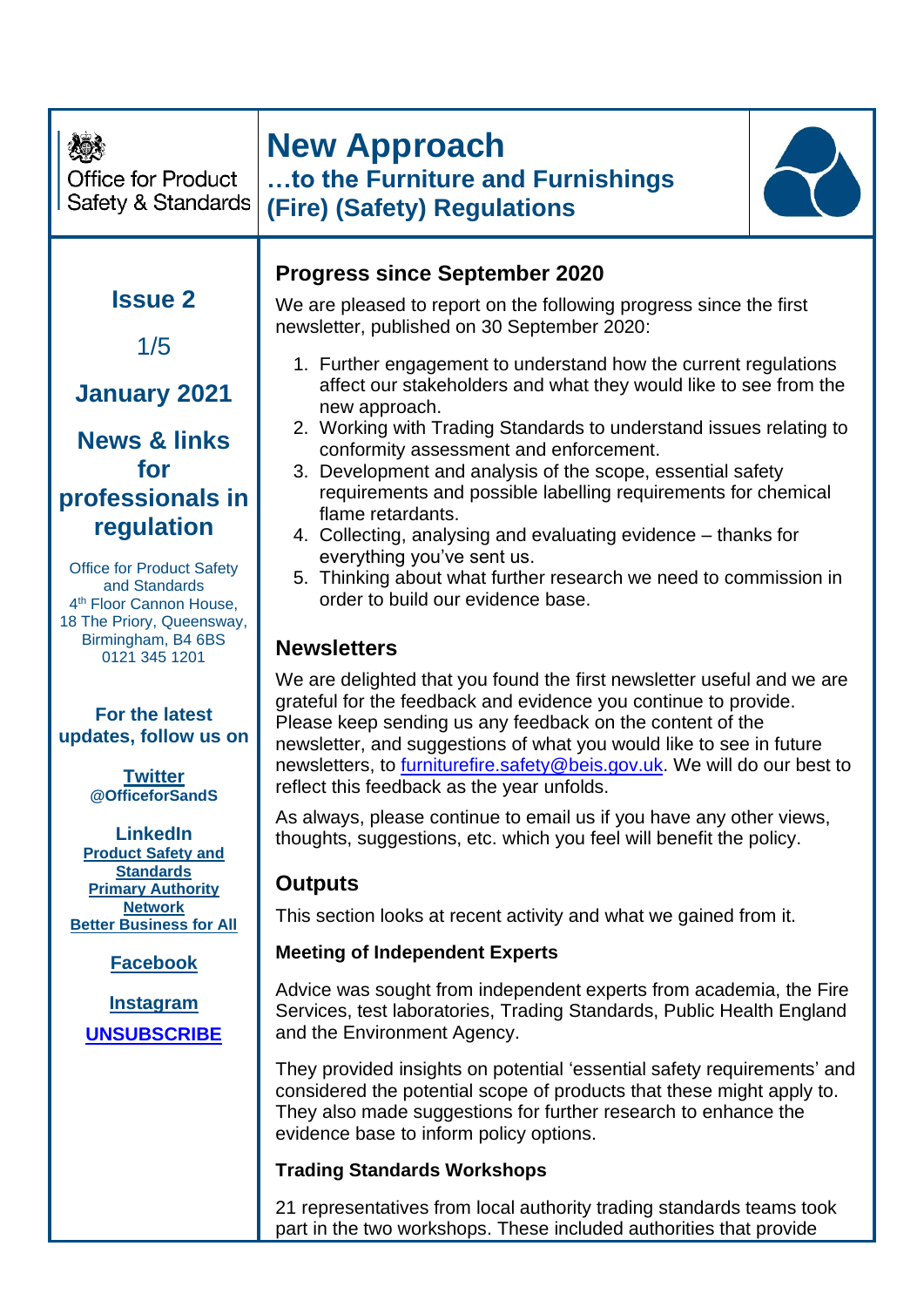advice through Primary Authority to relevant businesses and officers with an interest and experience in enforcing the current regulations. The workshop was held virtually and primarily explored issues associated with conformity assessment, enforcement, and technical documentation. The potential 'essential safety requirements', scope of products the regulations could apply to and possible labelling for chemical flame retardants was also discussed.

#### **IFF Research – Consumer attitudes to fire safety information on furniture**

OPSS has [a strategic research programme](https://www.gov.uk/government/collections/product-safety-research) and its latest studies can be found on GOV.UK. One study has been used to inform the policy proposal on labelling for chemical flame retardants. [The report](https://www.gov.uk/government/publications/consumer-attitudes-to-fire-safety-information-on-furniture) was [published in October](https://www.gov.uk/government/publications/consumer-attitudes-to-fire-safety-information-on-furniture) 2020 and is also available on GOV.UK.

## **Current policy development**

### **Timeline:**

(Please note, the timeline is unchanged from the September newsletter).



### **Additional research**

OPSS will be funding a systematic literature review into the risks associated with flammability and exposure to chemicals of upholstered furniture products (risk of catching fire, fuel load and risk of fire spread, chemical exposure from flame retardants, vulnerability of users) to inform the scope of the products the regulations will apply to.

This work will require expertise in fire safety, chemical exposure and experience in undertaking systematic literature reviews.

The contract will be managed by a contractor appointed by BEIS and delivery of products and services for each milestone will be managed and overseen by BEIS. 

The contract is expected to run from March to June 2021.

# **Issue 2**

2/5

## **January 2021**

## **News & links for professionals in regulation**

Office for Product Safety and Standards 4 th Floor Cannon House, 18 The Priory, Queensway, Birmingham, B4 6BS 0121 345 1201

**For the latest updates, follow us on** 

> **[Twitter](https://twitter.com/) @OfficeforSandS**

**LinkedIn [Product Safety and](https://www.linkedin.com/groups/3818449/)  [Standards](https://www.linkedin.com/groups/3818449/) [Primary Authority](https://www.linkedin.com/groups/4218535/)  [Network](https://www.linkedin.com/groups/4218535/) [Better Business for All](https://www.linkedin.com/groups/6550784/)**

**[Facebook](https://www.facebook.com/ProductSafetyUK)**

**[Instagram](https://www.instagram.com/safetyandstandards/)**

## **[UNSUBSCRIBE](mailto:opssconnectionsall@beis.gov.uk)**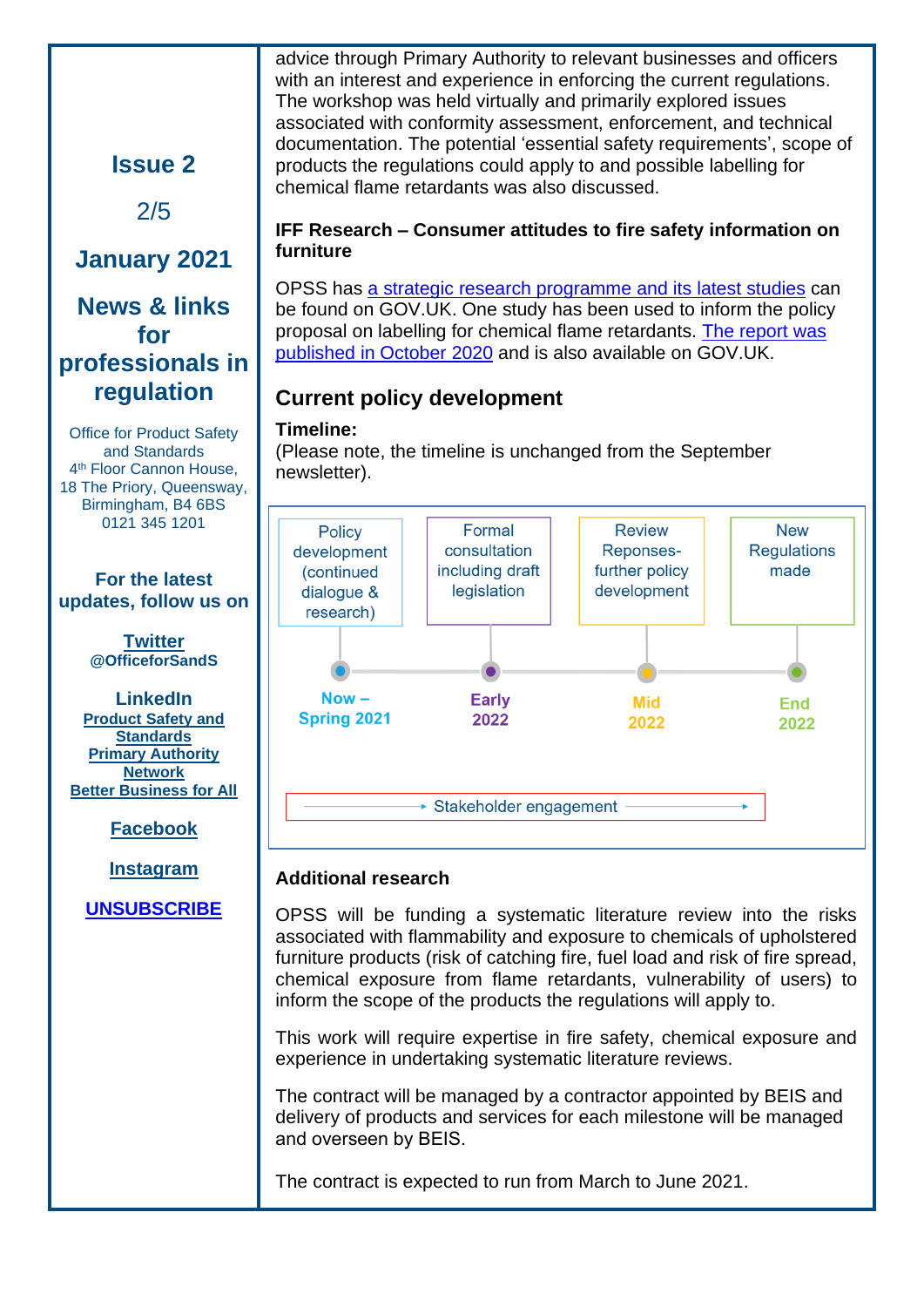For further information on tendering for the research or about the project, please contact us at [furniturefire.safety@beis.gov.uk](mailto:furniturefire.safety@beis.gov.uk) **by COP Wednesday 27 January**.

## **EU Exit**

The UK's departure from the EU does not affect the formulation of the policy. The UK will continue to ensure the highest level of fire safety for domestic upholstered furniture.

## **Stakeholder Spotlights**

What our stakeholders think about the policy.

### **Wayne Aaron, Texchem UK**

### **What is your interest to date in the Furniture and Furnishings (Fire) (Safety) Regulations?**

I've been involved in the implementation of the FFRs on upholstery fabrics since the regulations came into force back in 1988. At that time, working for a long-established textile finishing company and for the last 22 years, working for Texchem UK LTD (Flamaway group). My company plays a leading role globally in the supply of many different flame retardant products which are used both in PPE workwear, curtains, blinds, mattresses and upholstery fabrics. The company is completely independent with no affiliations to any chemical suppliers and so we are able to choose and develop our own technologies, recipes and blends to suit our customers' needs. We work closely with finishers and retail directly and have developed new eco-friendly market leading technologies from these associations.

### **What do you see as the main challenges and positives to revising the Furniture and Furnishings (Fire) (Safety) regulations?**

The recent Environmental Audit Committee report raised many concerns regarding the use of flame retardants in furnishings and many other chemicals found in the home. Whilst many in the industry would dispute much of the information that was reported, especially the use of toxic chemicals, it did highlight that many of the technologies used to render furniture safe against fire in the home do contain chemicals that many NGOs and some retailers would prefer not to be used. Significant R&D over many years is now bringing new FR technologies that are efficient on all fabrics and have independent certification of their green credentials. The use of such new products in furnishings should be seen as a huge positive as we can now make both furniture and foams without the chemicals that for some, and despite the science and test data, have been a cause for concern but still keep fire safety paramount.

The regulations are seen as complex and do need to be simplified and finding a balance is key. The current regulations are over 30 years old and a lot has changed in households since their implementation and so we do need to update them. It's vital that all sides in the supply chain can use their considerable experience and expertise in the decision-making process. Change is never easy after so long!

# **Issue 2**

# 3/5

# **January 2021**

## **News & links for professionals in regulation**

Office for Product Safety and Standards 4 th Floor Cannon House, 18 The Priory, Queensway, Birmingham, B4 6BS 0121 345 1201

### **For the latest updates, follow us on**

**[Twitter](https://twitter.com/) @OfficeforSandS**

**LinkedIn [Product Safety and](https://www.linkedin.com/groups/3818449/)  [Standards](https://www.linkedin.com/groups/3818449/) [Primary Authority](https://www.linkedin.com/groups/4218535/)  [Network](https://www.linkedin.com/groups/4218535/) [Better Business for All](https://www.linkedin.com/groups/6550784/)**

**[Facebook](https://www.facebook.com/ProductSafetyUK)**

**[Instagram](https://www.instagram.com/safetyandstandards/)**

## **[UNSUBSCRIBE](mailto:opssconnectionsall@beis.gov.uk)**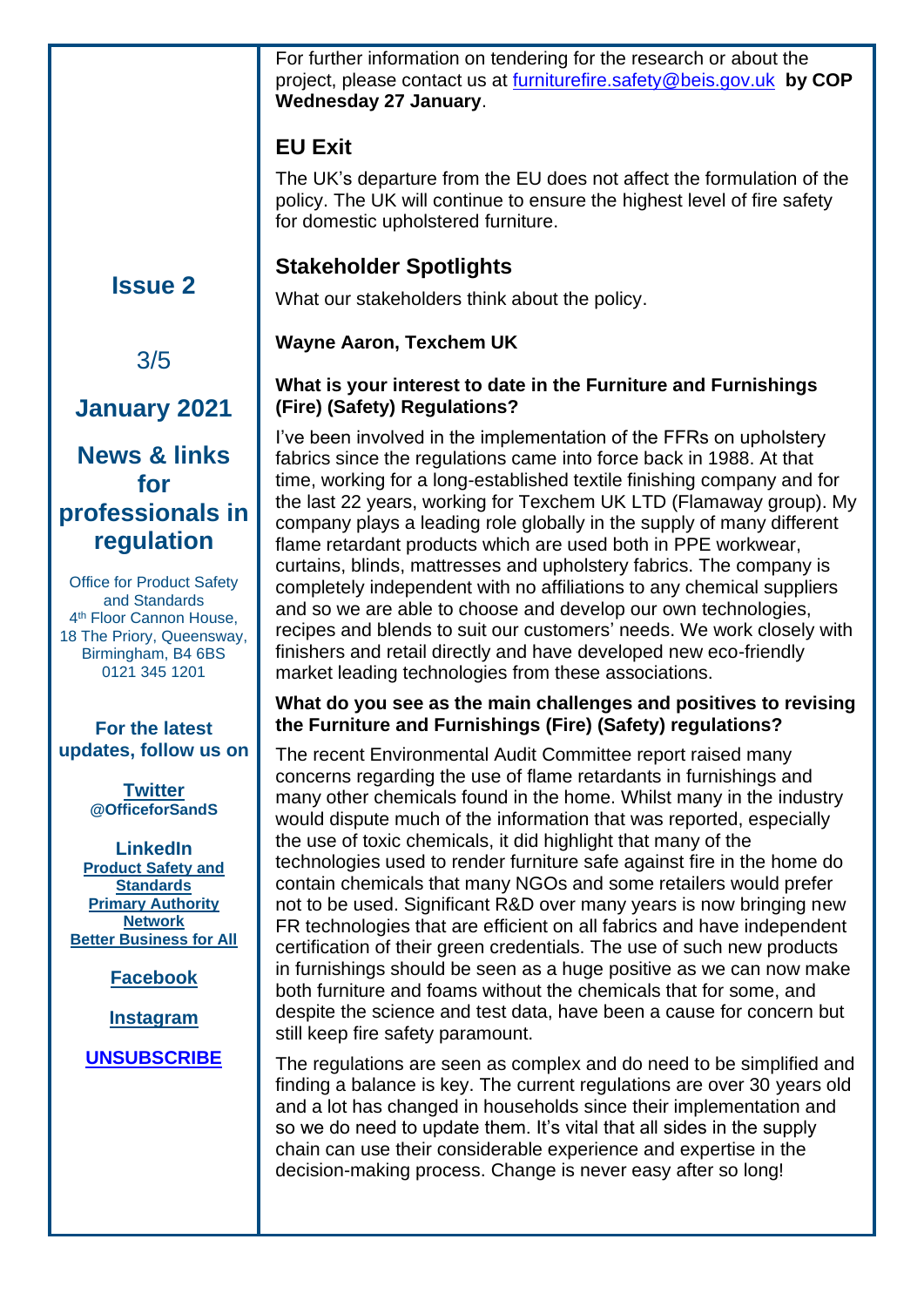#### **What is the main issue that you would like to see come out of the regulation?**

Quite simply that the UK maintain their high levels of fire safety in the home while implementing new technologies and chemistries that are independently recognised as being safe for both the home and the environment. We MUST remember that the rest of Europe has over 5,000 fire deaths a year directly linked to furnishings and that the increased use of electrical devices/chargers significantly increases the fire risk in the home. If these new FR technologies can continue to be rolled out, then all the different stakeholders involved and retailers will be more confident in our products. Realistically there is no moving away in the near future from synthetic fabrics which are low cost, durable and have a huge variety of textures and colours. However, synthetic fabrics are flammable and must be made safe for the designated end use. We can improve safety by implementing new technology. The FFRs have always been about improving safety and its why we have the safest furniture in the World and is still why other countries, even now, are looking at implementing similar fire safe furniture to (that which is sold in) the UK.

### **Dr. Kerry Dinsmore, Fidra**

#### **What is your interest to date in the Furniture and Furnishings (Fire) (Safety) regulation?**

Fidra is a Scottish Registered Charity (SC043895) working to reduce plastic waste and eliminate the burden of chemical pollution on the environment. We use best available science to identify and understand environmental issues, working closely with industry and policymakers to develop and deliver pragmatic solutions that will support a more sustainable society.

Many of the chemical flame retardants currently used in the UK are recognised as damaging environmental pollutants. They can also represent a barrier to recycling and reuse, reducing our ability to promote a safe and functioning circular economy. Fidra supports regulatory change that removes these barriers, supporting sustainable innovation and positive environmental change.

#### **What do you see as the main challenges and positives to revising the regulations?**

The most obvious challenge has been in meaningfully engaging such a broad spectrum of stakeholders. There can be little doubt that the overarching priority in regulatory change must be the protection of human life, encompassing both fire safety and exposure to toxic substances. However, issues of scientific complexity, logistics and economics, have led to divergence in stakeholder opinion. To move beyond the current impasse, towards a pragmatic and evidence-based solution, the process must prioritise open and transparent communication, giving voice to relevant expertise at the earliest opportunity.

Since the process of regulatory update began, there have been significant advances in the field of toxicology. We now have a much greater understanding of the risks these chemicals can pose to both human and environmental health. This increased evidence base puts

**Issue 2**

4/5

# **January 2021**

## **News & links for professionals in regulation**

Office for Product Safety and Standards 4 th Floor Cannon House, 18 The Priory, Queensway, Birmingham, B4 6BS 0121 345 1201

#### **For the latest updates, follow us on**

**[Twitter](https://twitter.com/) @OfficeforSandS**

**LinkedIn [Product Safety and](https://www.linkedin.com/groups/3818449/)  [Standards](https://www.linkedin.com/groups/3818449/) [Primary Authority](https://www.linkedin.com/groups/4218535/)  [Network](https://www.linkedin.com/groups/4218535/) [Better Business for All](https://www.linkedin.com/groups/6550784/)**

**[Facebook](https://www.facebook.com/ProductSafetyUK)**

**[Instagram](https://www.instagram.com/safetyandstandards/)**

### **[UNSUBSCRIBE](mailto:opssconnectionsall@beis.gov.uk)**